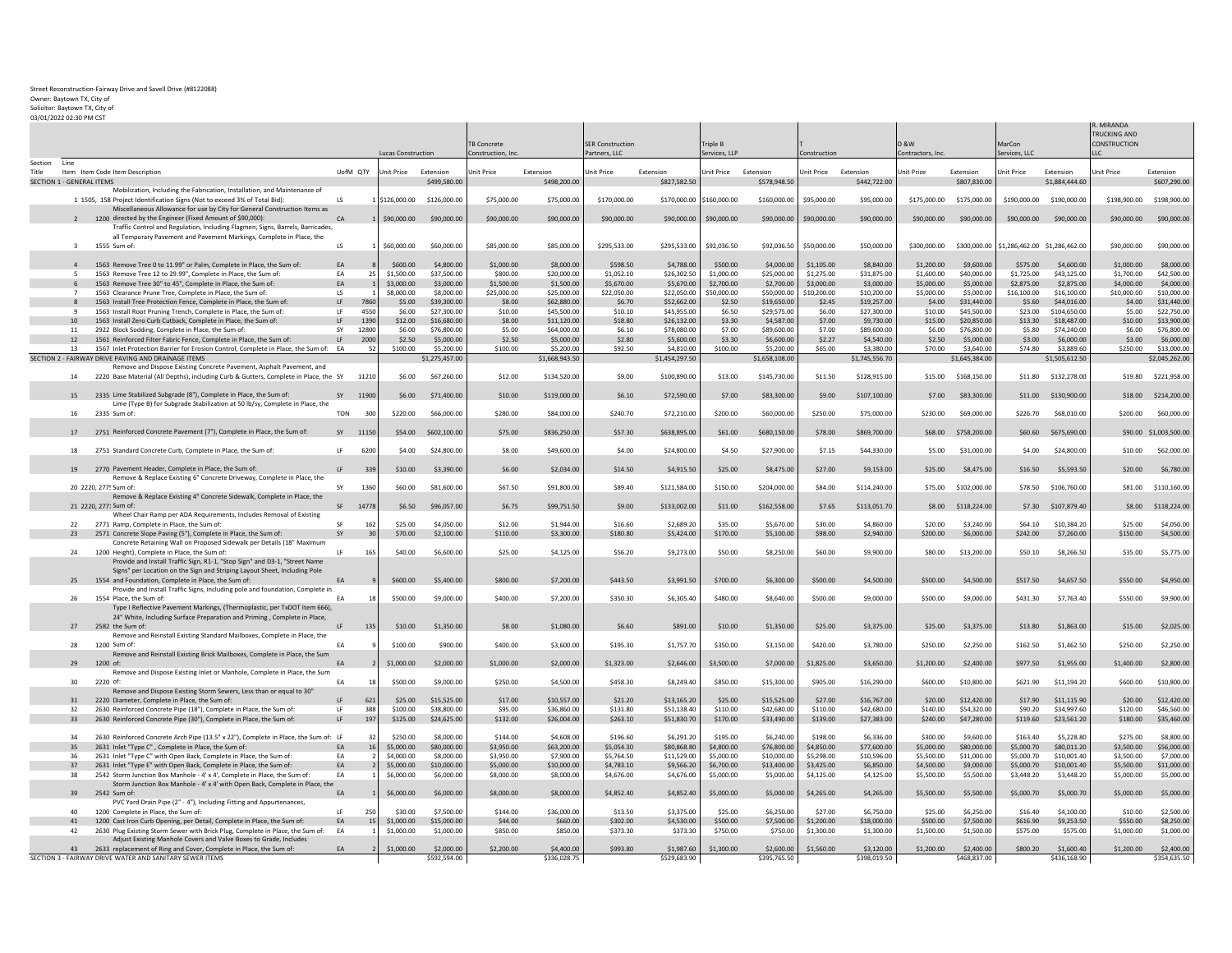| 44 | 6" PVC C-900, (DR 18) Waterline by Open Cut or Augered Construction, All<br>2534 Depths, Complete in Place, the Sum of:                                       | LF         | 170            | \$100.00    | \$17,000.00    | \$32.00    | \$5,440.00     | \$87.30    | \$14,841.00    | \$65.00    | \$11,050.00    | \$57.00    | \$9,690.00     | \$70.00    | \$11,900.00           | \$75.80    | \$12,886,00          | \$55.00    | \$9,350.00             |
|----|---------------------------------------------------------------------------------------------------------------------------------------------------------------|------------|----------------|-------------|----------------|------------|----------------|------------|----------------|------------|----------------|------------|----------------|------------|-----------------------|------------|----------------------|------------|------------------------|
| 45 | 8" PVC C-900, (DR 18) Waterline by Open Cut or Augered Construction, All<br>2534 Denths, Complete in Place, the Sum of:                                       | 1F         | 3100           | \$113.00    | \$350,300.00   | \$38.00    | \$117,800.00   | \$106.70   | \$330,770.00   | \$65.00    | \$201,500.00   | \$60.00    | \$186,000.00   | \$80.00    | \$248,000.00          | \$77.00    | \$238,700.00         | \$70.00    | \$217,000.00           |
| 46 | 10" PVC C-900, (DR 18) Waterline by Open Cut or Augered Construction, All<br>2534 Depths, Complete in Place, the Sum of:                                      | IF         | 15             | \$158.00    | \$2,370.00     | \$39.50    | \$592.50       | \$512.50   | \$7,687.50     | \$115.00   | \$1,725.00     | \$125.00   | \$1,875.00     | \$200.00   | \$3,000.00            | \$122.30   | \$1,834.50           | \$65.00    | \$975.00               |
|    |                                                                                                                                                               |            |                |             |                |            |                |            |                |            |                |            |                |            |                       |            |                      |            |                        |
| 47 | 2541 8" Resilient Seated Gate Valve with Box, Complete in Place, the Sum of:                                                                                  | EA         | 21             | \$2,600.00  | \$54,600.00    | \$2,400.00 | \$50,400.00    | \$1,776.90 | \$37,314.90    | \$2,400.00 | \$50,400.00    | \$2,700.00 | \$56,700.00    | \$3,000.00 | \$63,000.00           | \$2,758.20 | \$57,922.20          | \$350.00   | \$7,350.00             |
| 48 | 2540 16" x 8" Tapping Sleeve and Valve with Box, Complete in Place, the Sum of: EA<br>Fire hydrant Assembly Installed on New Water Main, Including Gate Valve |            |                | \$10,000.00 | \$10,000.00    | \$4,000.00 | \$4,000.00     | \$4,696.50 | \$4,696.50     | \$6,500.00 | \$6,500.00     | \$5,726.00 | \$5,726.00     | \$5,500.00 | \$5,500.00            | \$5,129.20 | \$5,129.20           | \$1,600.00 | \$1,600.00             |
| 49 | 2514 and Lead Pipe, Complete in Place, the Sum of:                                                                                                            | EA         |                | \$7,500.00  | \$67,500.00    | \$4,000.00 | \$36,000.00    | \$6,584.90 | \$59,264.10    | \$5,715.00 | \$51,435.00    | \$5,740.00 | \$51,660.00    | \$6,800.00 | \$61,200.00           | \$5,946.10 | \$53,514.90          | \$4,500.00 | \$40,500.00            |
| 50 | Remove and Dispose of Existing Fire Hydrants and Blow Off Valves,<br>2514 Complete in Place, the Sum of:                                                      | EA         |                | \$350.00    | \$2,450.00     | \$2,700.00 | \$18,900.00    | \$376.40   | \$2,634.80     | \$750.00   | \$5,250.00     | \$795.00   | \$5,565.00     | \$1,500.00 | \$10,500.00           | \$1,110.60 | \$7,774.20           | \$300.00   | \$2,100.00             |
| 51 | Abandon Existing Valve, Includes Removal and Disposal of Box, Lid, and<br>2541 Backfill, Complete in Place, the Sum of:                                       | EA         |                | \$100.00    | \$1,300.00     | \$1,450.00 | \$18,850.00    | \$376.40   | \$4,893.20     | \$450.00   | \$5,850.00     | \$600.00   | \$7,800.00     | \$300.00   | \$3,900.00            | \$690.30   | \$8,973.90           | \$250.00   | \$3,250.00             |
| 52 | Install Short Side Service, Includes Min. 1" Polyethylene Tubing, Complete in<br>2515 Place, the Sum of:                                                      | EA         |                | \$800.00    | \$6,400.00     | \$700.00   | \$5,600.00     | \$1,060.80 | \$8,486,40     | \$1,050.00 | \$8,400.00     | \$795.00   | \$6,360.00     | \$1,200.00 | \$9,600.00            | \$716.70   | \$5,733.60           | \$1,000.00 | \$8,000.00             |
| 53 | Install Long Side Service, Includes Min. 1" Polyethylene Tubing, Complete in<br>2515 Place, the Sum of:                                                       | FA         |                | \$1,600.00  | \$9,600.00     | \$850.00   | \$5,100.00     | \$2,044.30 | \$12,265.80    | \$1,750.00 | \$10,500.00    | \$1,530.00 | \$9,180.00     | \$1,800.00 | \$10,800.00           | \$1,089.50 | \$6,537.00           | \$1,200.00 | \$7,200.00             |
| 54 | 6" Wet Connection, Including Coupling and Appurtenances, Complete in<br>2510 Place, the Sum of:                                                               | EA         |                | \$2,700.00  | \$16,200.00    | \$1,200.00 | \$7,200.00     | \$1,568.00 | \$9,408.00     | \$1,000.00 | \$6,000.00     |            | \$10,680.00    | \$1,500.00 | \$9,000,00            | \$1,439.80 | \$8,638.80           | \$1,500.00 |                        |
|    | 8" Wet Connection, Including Coupling and Appurtenances, Complete in                                                                                          |            |                |             |                |            |                |            |                |            |                | \$1,780.00 |                |            |                       |            |                      |            | \$9,000.00             |
| 55 | 2510 Place, the Sum of:<br>10" Wet Connection, Including Coupling and Appurtenances, Complete in                                                              | FA         |                | \$3,600.00  | \$7,200.00     | \$1,500.00 | \$3,000.00     | \$1,704.60 | \$3,409.20     | \$1,200.00 | \$2,400.00     | \$2,385.00 | \$4,770.00     | \$1,900.00 | \$3,800.00            | \$1,570.30 | \$3,140.60           | \$1,700.00 | \$3,400.00             |
| 56 | 2510 Place, the Sum of:                                                                                                                                       | <b>FA</b>  |                | \$4,600.00  | \$4,600.00     | \$1,800.00 | \$1,800.00     | \$2,524.60 | \$2,524.60     | \$1,600.00 | \$1,600.00     | \$2,600.00 | \$2,600.00     | \$3,000.00 | \$3,000.00            | \$1,755.20 | \$1,755.20           | \$2,000.00 | \$2,000.00             |
| 57 | 2510 6" Cut, Plug and Abandon Existing Waterline, Complete in Place, the Sum of: EA                                                                           |            |                | \$1,000.00  | \$6,000.00     | \$1,500.00 | \$9,000.00     | \$1,403.50 | \$8,421.00     | \$850.00   | \$5,100.00     | \$1,340.00 | \$8,040.00     | \$600.00   | \$3,600.00            | \$1,284.10 | \$7,704.60           | \$600.00   | \$3,600.00             |
| 58 | 2510 8" Cut, Plug and Abandon Existing Waterline, Complete in Place, the Sum of: EA                                                                           |            |                | \$1,500.00  | \$6,000.00     | \$1,700.00 | \$6,800.00     | \$1,469.60 | \$5,878.40     | \$1,050.00 | \$4,200.00     | \$1,405.00 | \$5,620.00     | \$800.00   | \$3,200.00            | \$1,347.50 | \$5,390.00           | \$600.00   | \$2,400.00             |
| 59 | Remove and Replace Sanitary Sewer Manhole Ring and Cover to Grade,<br>2603 Complete in Place, the Sum of:                                                     | EA         |                | \$2,600.00  | \$28,600.00    | \$4,000.00 | \$44,000.00    | \$1.540.10 | \$16,941.10    | \$2,000.00 | \$22,000.00    | \$2,285.00 | \$25,135.00    | \$1,600.00 | \$17,600.00           | \$845.20   | \$9,297.20           | \$1,500.00 | \$16,500.00            |
| 60 | Trench Safety System for all Water Mains, Sanitary Sewers, and Storm<br>1570 Sewers, Greater than 5-Feet Deep, Complete in Place, the Sum of:                 |            | 1237           | \$2.00      | \$2,474.00     | \$1.25     | \$1,546.25     | \$0.20     | \$247.40       | \$1.50     | \$1,855.50     | \$0.50     | \$618.50       | \$1.00     | \$1,237.00            | \$1.00     | \$1,237.00           | \$16.50    | \$20,410.50            |
|    | SECTION 4 - SAVELL DRIVE PAVING AND DRAINAGE ITEMS                                                                                                            |            |                |             | \$1,876,141.00 |            | \$2,470,134.00 |            | \$2,136,102.20 |            | \$2.513.934.00 |            | \$2,624,664.00 |            | \$2,379,037,00        |            | \$2,223,792.70       |            | \$3,106,601.00         |
|    | Remove and Dispose Existing Concrete Pavement, Asphalt Pavement, and<br>Base Material (All Depths), including Curb & Gutters, Complete in Place, the          |            |                |             |                |            |                |            |                |            |                |            |                |            |                       |            |                      |            |                        |
|    | 61 2220 Sum of                                                                                                                                                | SY         | 16580          | \$6.00      | \$99,480.00    | \$11.00    | \$182,380.00   | \$8.50     | \$140,930.00   | \$13.00    | \$215,540.00   | \$11.50    | \$190,670.00   |            | \$15.00 \$248,700.00  |            | \$11.80 \$195,644.00 |            | \$19.80 \$328,284.00   |
| 62 | 2335 Lime Stabilized Subgrade (8"), Complete in Place, the Sum of:                                                                                            | SY         | 17410          | \$6.00      | \$104,460.00   | \$9.00     | \$156,690.00   | \$6.10     | \$106,201.00   | \$7.00     | \$121,870.00   | \$9.00     | \$156,690.00   |            | \$7.00 \$121,870.00   | \$11.00    | \$191,510.00         | \$18.00    | \$313,380.00           |
| 63 | Lime (Type B) for Subgrade Stabilization at 50 lb/sy, Complete in Place, the<br>2335 Sum of:                                                                  | <b>TON</b> | 435            | \$220.00    | \$95,700.00    | \$250.00   | \$108,750.00   | \$240.70   | \$104,704.50   | \$200.00   | \$87,000.00    | \$250.00   | \$108,750.00   |            | \$230.00 \$100.050.00 | \$226,70   | \$98,614.50          | \$200,00   | \$87,000.00            |
| 64 | 2751 Reinforced Concrete Pavement (7"), Complete in Place, the Sum of:                                                                                        | SY         | 11430          | \$54.00     | \$617,220.00   | \$75.00    | \$857,250.00   | \$58.20    | \$665,226.00   | \$61.00    | \$697,230.00   | \$78.00    | \$891,540.00   | \$68.00    | \$777,240.00          | \$60.80    | \$694,944,00         |            | \$90.00 \$1,028,700.00 |
| 65 | High Early Strength Reinforced concrete pavement (7"), Complete in Place,<br>2751 the Sum of                                                                  | SY         | 5370           | \$65.00     | \$349,050.00   | \$100.00   | \$537,000.00   | \$64.90    | \$348,513.00   | \$67,00    | \$359,790.00   | \$92.00    | \$494,040.00   |            | \$75.00 \$402,750.00  |            | \$67.10 \$360,327.00 |            | \$103.50 \$555,795.00  |
| 66 | 2751 Standard Concrete Curb, Complete in Place, the Sum of:                                                                                                   | 1F         | 6800           | \$4.00      | \$27,200.00    | \$8.00     | \$54,400.00    | \$4.00     | \$27,200.00    | \$5.00     | \$34,000.00    | \$7.00     | \$47,600.00    | \$5.00     | \$34,000.00           | \$4.10     | \$27,880.00          | \$15.00    | \$102,000.00           |
|    |                                                                                                                                                               |            |                |             |                |            |                |            |                |            |                |            |                |            |                       |            |                      |            |                        |
| 67 | 2770 Pavement Header, Complete in Place, the Sum of:<br>Remove & Replace Existing 6" Concrete Driveway, Complete in Place, the                                | LF         | 243            | \$10.00     | \$2,430.00     | \$6.00     | \$1,458.00     | \$16.50    | \$4,009.50     | \$25.00    | \$6,075.00     | \$27.00    | \$6,561.00     | \$25.00    | \$6,075.00            | \$17.60    | \$4,276.80           | \$20.00    | \$4,860.00             |
|    | 68 2220 2775 Sum of:<br>Remove & Replace Existing 4" Concrete Sidewalk, Complete in Place, the                                                                | SY         | 2250           | \$60.00     | \$135,000.00   | \$67.50    | \$151,875.00   | \$88.70    | \$199,575.00   | \$165.00   | \$371,250.00   | \$84.00    | \$189,000.00   | \$75.00    | \$168,750.00          | \$79.70    | \$179,325.00         | \$81.00    | \$182,250.00           |
|    | 69 2220 2771 Sum of:                                                                                                                                          | SF         | 35204          | \$6.50      | \$228,826.00   | \$6.25     | \$220,025.00   | \$8.80     | \$309,795.20   | \$9.75     | \$343,239.00   | \$7.50     | \$264,030.00   | \$8.00     | \$281,632.00          | \$7.20     | \$253,468.80         | \$8.00     | \$281,632.00           |
| 70 | Wheel Chair Ramp per ADA Requirements, Includes Removal of Existing<br>2771 Ramp, Complete in Place, the Sum of:                                              | SF         | 540            | \$25.00     | \$13,500.00    | \$12.00    | \$6,480.00     | \$14.20    | \$7,668.00     | \$6.00     | \$3,240.00     | \$30.00    | \$16,200.00    | \$20.00    | \$10,800.00           | \$27.10    | \$14,634.00          | \$25.00    | \$13,500.00            |
| 71 | Concrete Retaining Wall on Proposed Sidewalk per Details (18" Maximum<br>1200 Height), Complete in Place, the Sum of:                                         | LF         | 35             | \$30.00     | \$1,050.00     | \$25.00    | \$875.00       | \$54.50    | \$1,907.50     | \$50.00    | \$1,750.00     | \$60.00    | \$2,100.00     | \$100.00   | \$3,500.00            | \$67.90    | \$2,376.50           | \$60,00    | \$2,100.00             |
|    | Provide and Install Traffic Sign, R1-1, "Stop Sign" and D3-1, "Street Name                                                                                    |            |                |             |                |            |                |            |                |            |                |            |                |            |                       |            |                      |            |                        |
| 72 | Signs" per Location on the Sign and Striping Layout Sheets, Including Pole<br>1554 and Foundation, Complete in Place, the Sum of:                             | EA         |                | \$600.00    | \$3,600.00     | \$800.00   | \$4,800.00     | \$443.50   | \$2,661.00     | \$700.00   | \$4,200.00     | \$500.00   | \$3,000.00     | \$500.00   | \$3,000.00            | \$517.50   | \$3,105.00           | \$550.00   | \$3,300.00             |
|    | Provide and Install Traffic Signs, including pole and foundation, Complete in                                                                                 |            |                |             |                |            |                |            |                |            |                |            |                |            |                       |            |                      |            |                        |
| 73 | 1554 Place, the Sum of:<br>Type I Reflective Pavement Markings, (Thermoplastic, per TxDOT Item 666),                                                          | EA         |                | \$500.00    | \$1,000.00     | \$400.00   | \$800.00       | \$350.30   | \$700.60       | \$550.00   | \$1,100.00     | \$500.00   | \$1,000.00     | \$500.00   | \$1,000.00            | \$431.30   | \$862.60             | \$550.00   | \$1,100.00             |
| 74 | 24" White, Including Surface Preparation and Priming, Complete in Place,<br>2582 the Sum of                                                                   | LE.        | 104            | \$10.00     | \$1,040.00     | \$8.00     | \$832.00       | \$6.60     | \$686.40       | \$10.00    | \$1,040.00     | \$25.00    | \$2,600.00     | \$25.00    | \$2,600.00            | \$11.50    | \$1,196.00           | \$15.00    | \$1,560.00             |
| 75 | Remove and Reinstall Existing Standard Mailboxes, Complete in Place, the<br>1200 Sum of                                                                       | EA         | $\Delta\Delta$ | \$100.00    | \$4,400.00     | \$250.00   | \$11,000.00    | \$195.30   | \$8,593.20     | \$320.00   | \$14,080.00    | \$310.00   | \$13,640.00    | \$250.00   | \$11,000.00           | \$162.50   | \$7,150.00           | \$250.00   | \$11,000.00            |
|    | Remove and Reinstall Existing Brick Mailboxes, Complete in Place, the Sum                                                                                     |            |                |             |                |            |                |            |                |            |                |            |                |            |                       |            |                      |            |                        |
| 76 | 1200 of<br>Remove and Dispose Existing Inlet or Manhole, Complete in Place, the Sum                                                                           | EA         | 17             | \$1,000.00  | \$17,000.00    | \$850.00   | \$14,450.00    | \$1,323.00 | \$22,491.00    | \$3,500.00 | \$59,500.00    | \$2,200.00 | \$37,400.00    | \$500.00   | \$8,500.00            | \$977.50   | \$16,617.50          | \$1,400.00 | \$23,800.00            |
| 77 | 2220 of:<br>Remove and Dispose Existing Storm Sewers, Less than or equal to 30'                                                                               | EA         | 22             | \$1,000.00  | \$22,000.00    | \$200.00   | \$4,400.00     | \$458.30   | \$10,082.60    | \$800.00   | \$17,600.00    | \$905.00   | \$19,910.00    | \$600.00   | \$13,200.00           | \$672.80   | \$14,801.60          | \$600.00   | \$13,200.00            |
| 78 | 2220 Diameter, Complete in Place, the Sum of                                                                                                                  | LF         | 398            | \$25.00     | \$9,950.00     | \$56.00    | \$22,288.00    | \$21.20    | \$8,437.60     | \$25.00    | \$9,950.00     | \$27.00    | \$10,746.00    | \$20.00    | \$7,960.00            | \$17.90    | \$7,124.20           | \$20.00    | \$7,960.00             |
| 79 | 2630 Reinforced Concrete Pipe (15"), Complete in Place, the Sum of:                                                                                           | LF         | 16             | \$100.00    | \$1,600.00     | \$85.00    | \$1,360.00     | \$125.70   | \$2,011.20     | \$115.00   | \$1,840.00     | \$115.00   | \$1,840.00     | \$130.00   | \$2,080.00            | \$78.40    | \$1,254.40           | \$150.00   | \$2,400.00             |
| 80 | 2630 Reinforced Concrete Pipe (18"), Complete in Place, the Sum of:                                                                                           | 1F         | 72             | \$110.00    | \$7,920.00     | \$95.00    | \$6,840.00     | \$145.90   | \$10,504.80    | \$115.00   | \$8,280.00     | \$130.00   | \$9,360.00     | \$140.00   | \$10,080.00           | \$86.30    | \$6,213.60           | \$150.00   | \$10,800.00            |
| 81 | 2630 Reinforced Concrete Pipe (24"), Complete in Place, the Sum of:                                                                                           | LF         | 52             | \$120.00    | \$6,240.00     | \$102.00   | \$5,304.00     | \$160.80   | \$8,361.60     | \$130.00   | \$6,760.00     | \$120.00   | \$6,240.00     | \$200.00   | \$10,400.00           | \$100.40   | \$5,220.80           | \$160.00   | \$8,320.00             |
| 82 | Remove and Replace Corrugated Plastic Pipe (24"), Complete in Place, the<br>2630 Sum of:                                                                      | 1F         | 41             | \$75.00     | \$3,075.00     | \$56.00    | \$2,296.00     | \$174.70   | \$7.162.70     | \$150.00   | \$6,150.00     | \$95.00    | \$3,895.00     | \$200.00   | \$8,200,00            | \$117.90   | \$4,833.90           | \$160.00   | \$6,560.00             |
| 83 | 2630 Reinforced Concrete Arch Pipe (13.5" x 22"), Complete in Place, the Sum of: LF                                                                           |            | 84             | \$250.00    | \$21,000.00    | \$144.00   | \$12,096.00    | \$209.10   | \$17,564.40    | \$200.00   | \$16,800.00    | \$198.00   | \$16,632.00    | \$300.00   | \$25,200,00           | \$163.90   | \$13,767.60          | \$275.00   | \$23,100.00            |
|    |                                                                                                                                                               |            |                |             |                |            |                |            |                |            |                |            |                |            |                       |            |                      |            |                        |